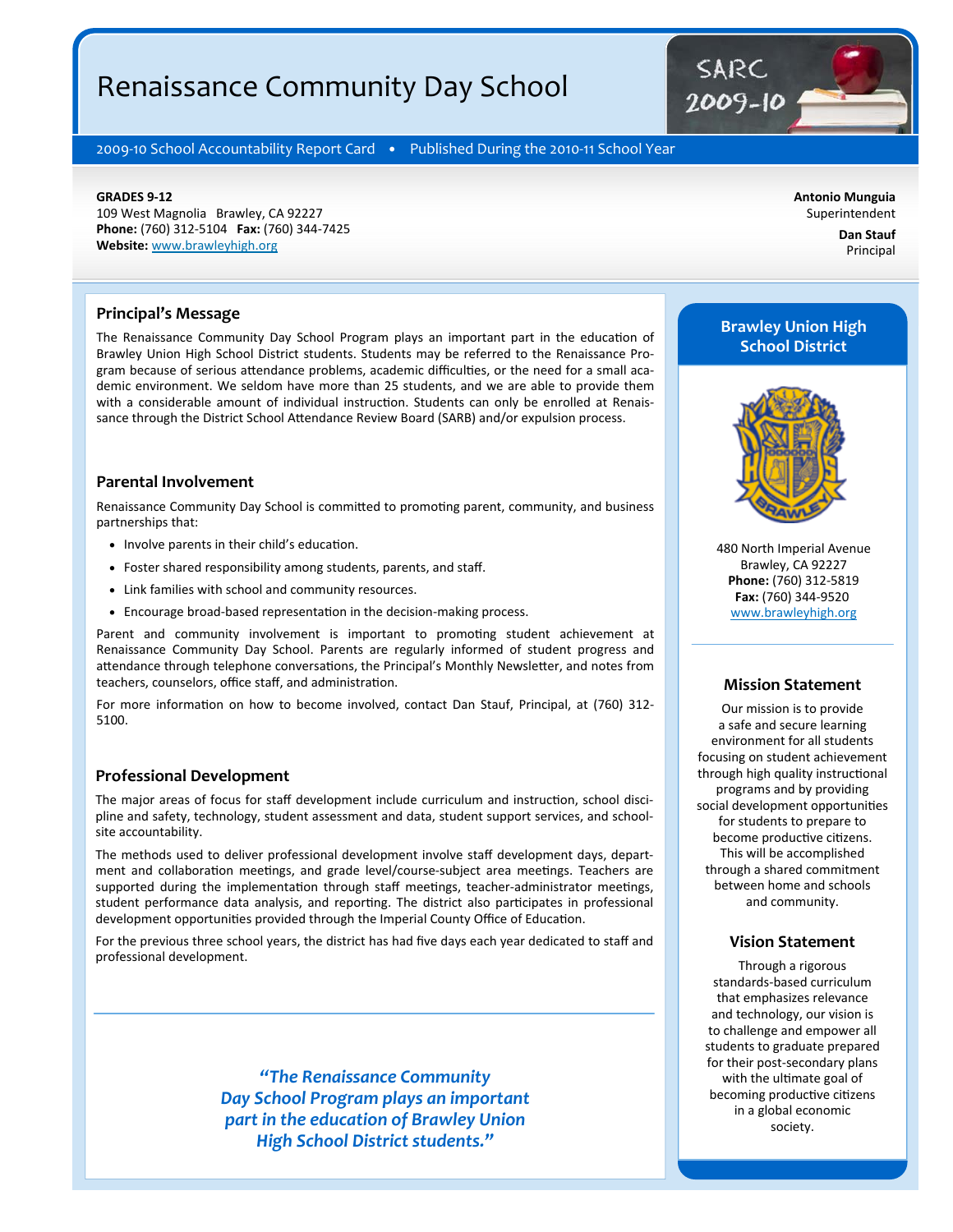

## **Types of Services Funded**

In addition to general state funding, Brawley Union High School District receives state and federal funding for the following categorical, Special Education, and support programs:

- Title I, Part A
- Title I, ARRA
- Title II
- Title III
- Title V
- Special Education
- California High School Exit Examination (CAHSEE) Intervention
- Carl Perkins Funds
- Economic Impact Aid (EIA)
- Gifted and Talented Education (GATE)
- Instructional materials
- Home-to-School Transport
- Migrant Education
- $\bullet$  ROP





| <b>Class Size Distribution - Number of Classrooms By Size</b> |                |       |       |                |       |         |          |              |       |
|---------------------------------------------------------------|----------------|-------|-------|----------------|-------|---------|----------|--------------|-------|
|                                                               | $07 - 08$      |       | 08-09 |                |       | $09-10$ |          |              |       |
| <b>Subject</b>                                                | $1-22$         | 23-32 | $33+$ | $1 - 22$       | 23-32 | $33+$   | $1 - 22$ | 23-32        | $33+$ |
| <b>English-Language Arts</b>                                  | 1              |       |       | $\mathbf{1}$   |       |         |          | 1            |       |
| <b>Mathematics</b>                                            | 1              |       |       | $\mathbf{1}$   |       |         |          | $\mathbf{1}$ |       |
| <b>Science</b>                                                | $\overline{2}$ |       |       | $\mathbf{1}$   |       |         |          | $\mathbf{1}$ |       |
| <b>History-Social Science</b>                                 | 1              |       |       | $\overline{2}$ |       |         |          | 1            |       |

## **Enrollment and Demographics**

The total enrollment at the school was 14 students for the 2009-10 school year.

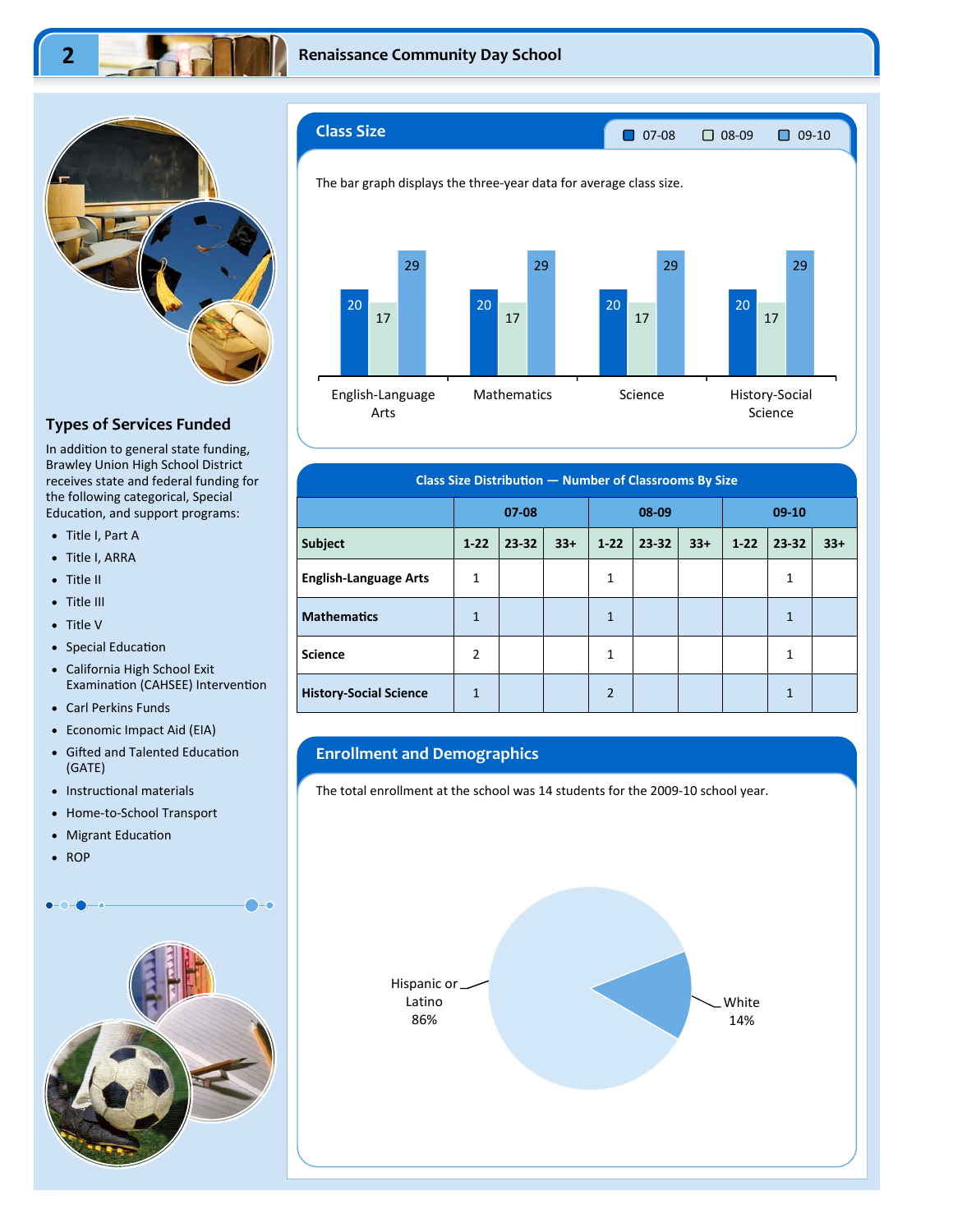## **Textbooks and Instructional Materials**

Brawley Union High School District held a Public Hearing on October 13, 2010, and determined the District has sufficient and good quality textbooks, instructional materials, or science lab equipment pursuant to the settlement of *Williams vs. The State of California.* All students, including English learners, are given their own individual Standards-aligned textbooks or instructional materials, or both, in core subjects for use in the classroom and to take home.

Brawley Union High School sets a high priority upon ensuring that sufficient and current textbooks and materials are available to support the school's instructional program. All textbooks and instructional materials used within the District are aligned with the California State Content Standards and Frameworks and have been approved by the Board of Trustees.

Brawley Union High School District follows the State Board of Education's six-year adoption cycle for core content materials and the eight-year cycle for textbook adoptions in foreign language, visual and performing arts, and health. District textbook review and adoption activities occur the year following the State's adoption. In addition to textbooks, students have access to experimental kits, manipulatives, workbooks, audio libraries, films, and videotapes.

| <b>Textbooks and Instructional Materials List</b> |                                        |                |  |  |  |  |  |
|---------------------------------------------------|----------------------------------------|----------------|--|--|--|--|--|
| <b>Subject</b>                                    | <b>Textbook</b>                        | <b>Adopted</b> |  |  |  |  |  |
| <b>English-Language Arts</b>                      | Pearson (9-12)                         | 2010-11        |  |  |  |  |  |
| <b>Mathematics</b>                                | Algebra I, McDougal Littell (9-12)     | 2006-07        |  |  |  |  |  |
| <b>Mathematics</b>                                | Algebra II, McDougal Littell (9-12)    | 2006-07        |  |  |  |  |  |
| <b>Mathematics</b>                                | Geometry, McDougal Littell (9-12)      | 2006-07        |  |  |  |  |  |
| <b>Science</b>                                    | Biology, Pearson/Prentice Hall (9-12)  | 2007-08        |  |  |  |  |  |
| <b>Science</b>                                    | Environmental Science, Holt (9-12)     | 2007-08        |  |  |  |  |  |
| <b>Social Studies</b>                             | World History, McDougal Littell (9-10) | 2006-07        |  |  |  |  |  |
| <b>Social Studies</b>                             | U.S. History, McDougal Littell (11)    | 2006-07        |  |  |  |  |  |

**Note:** This data was most recently collected and verified in October 2010.

#### **Public Internet Access**

Internet access is available at public libraries and other locations that are publicly accessible (i.e., the California State Library). Access to the Internet at libraries and public locations is generally provided on a first-come, first-served basis. Other use restrictions include the hours of operation, the length of time that a workstation may be used (depending on availability), the types of software programs available at a workstation, and the ability to print documents.

## **School Safety**

A revised Comprehensive School Safety Plan was adopted and implemented during the 2007-08 school year. The Safety Committee reviews the plan annually. The School Safety Plan was recently updated in August 2009. The plan includes emergency routes, maps, and emergency procedures such as fire, earthquake, attacks, lockdown, egress and ingress procedures, and other important procedures to keep the students and staff safe and secure. The School Safety Plan is available to the community in the Main/Principal's Office. The Safety Committee meets monthly to monitor implementation of the plan.



## **Availability of Textbooks and Instructional Materials**

The following lists the percentage of pupils who lack their own assigned textbooks and instructional materials:

| <b>Renaissance CDS</b>                               |                    |
|------------------------------------------------------|--------------------|
| <b>Subject</b>                                       | Percent<br>Lacking |
| <b>Reading/Language Arts</b>                         | 0%                 |
| <b>Mathematics</b>                                   | 0%                 |
| <b>Science</b>                                       | 0%                 |
| <b>History-Social Science</b>                        | 0%                 |
| <b>Visual and Performing Arts</b>                    | ✧                  |
| <b>Foreign Language</b>                              | ✧                  |
| Health                                               | ✧                  |
| <b>Science Laboratory</b><br>Equipment (Grades 9-12) | ✧                  |
| $\Leftrightarrow$ Not applicable.                    |                    |

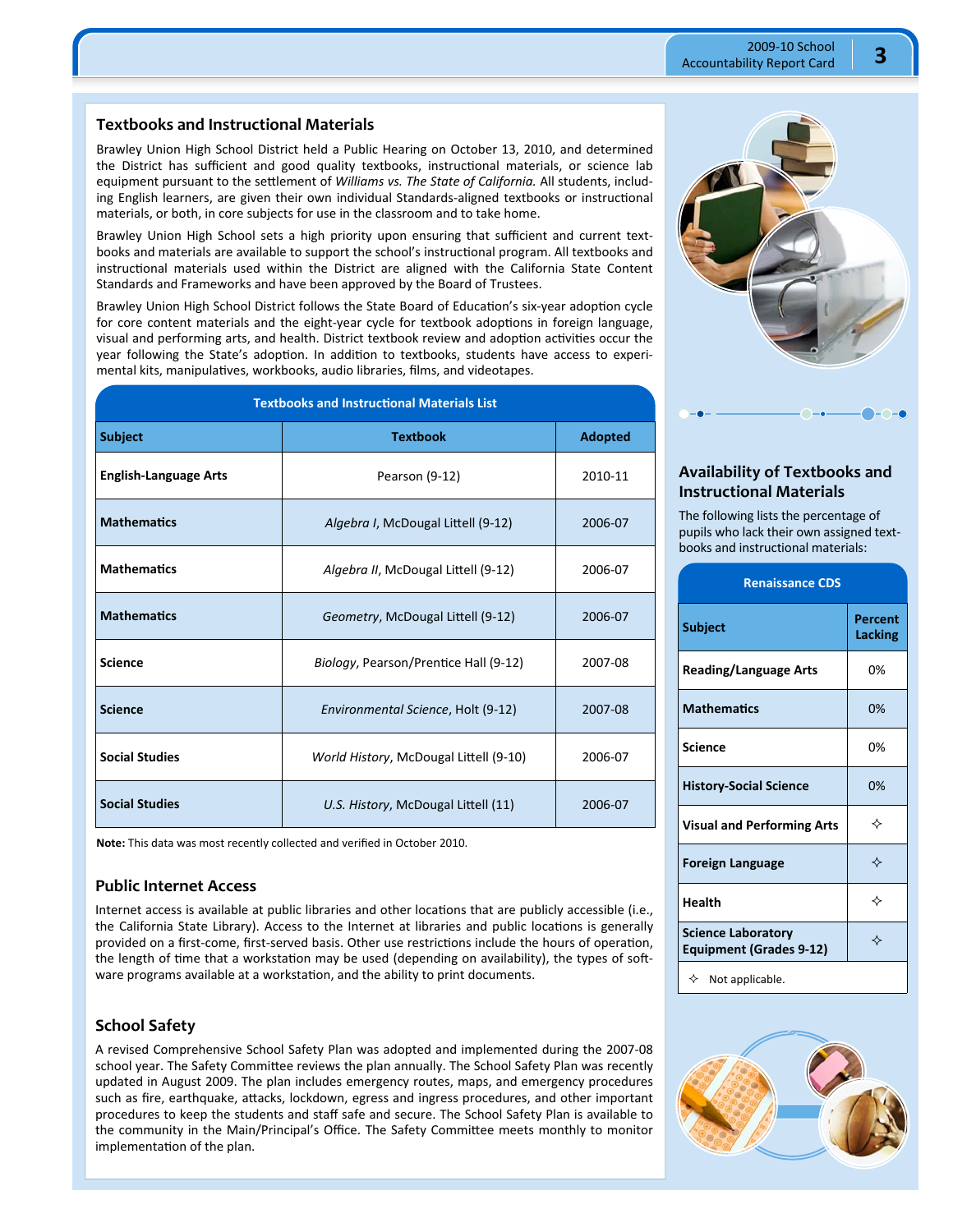

## **School Facility Items Inspected**

The tables show the results of the school's most recent inspection using the Facility Inspection Tool (FIT) or equivalent school form. The following is a list of items inspected.

- **Systems:** Gas Systems and Pipes, Mechanical Systems (heating, ventilation, and air conditioning), Sewer
- **Interior:** Interior Surfaces (floors, ceilings, walls, and window casings)
- **Cleanliness:** Pest/Vermin Control, Overall Cleanliness (school grounds, buildings, rooms, and common areas)
- **Electrical:** Electrical Systems (interior and exterior)
- **Restrooms/Fountains:**  Restrooms, Sinks/Drinking Fountains (interior and exterior)
- **Safety:** Fire Safety Equipment, Emergency Systems, Hazardous Materials (interior and exterior)
- **Structural: Structural Condition,** Roofs
- **External:** Windows/Doors/Gates/ Fences, Playgrounds/School Grounds



## **School Facilities**

Renaissance Community Day School was built in 1986 and is comprised of a one room building with restrooms provided. The classroom includes computers, a printer, a teacher work area, and 24 student workstations.

**Safety:** The safety of students and staff is a primary concern of Renaissance Community Day School. All visitors are required to sign in at Desert Valley High School's front office before entering the Renaissance Community Day School campus. School staff constantly monitors school grounds. The school is always in compliance with all laws, rules, and regulations pertaining to hazardous materials and State earthquake standards. The school has a thorough disaster plan and practices fire and earthquake drills on a regular basis.

**Cleaning Process:** A team of custodians and groundskeepers ensure classrooms, restrooms, and campus grounds are cleaned on a daily basis. The District administers a scheduled maintenance program, including regular facilities inspections, to ensure that all classrooms and facilities are well maintained and in good repair. When necessary, the District takes appropriate actions to ensure campus facilities are in good working order and provide a clean and safe environment. At the time of this publication, 100% of the student restrooms were in good working order.

Recent Renovations: Recent renovations include the replacement of windows and Internet ports.

**Deferred Maintenance:** The District participates in the State School Deferred Maintenance Program, which provides state matching funds on a dollar-for-dollar basis, to assist school districts with expenditures for major repair or replacement of existing school building components. Typically, this includes roofing, plumbing, heating, air conditioning, electrical systems, interior or exterior painting, and floor systems. For the 2010-11 school year, the District budgeted \$81,315 for the Deferred Maintenance Program. This represents 0.5% of the District's general fund budget.

### **School Facility Good Repair Status**

This inspection determines the school facility's good repair status using ratings of good condition, fair condition, or poor condition. The overall summary of facility conditions uses ratings of exemplary, good, fair, or poor condition.

| <b>School Facility Good Repair Status</b>                 |                      |                            |                      |  |  |  |
|-----------------------------------------------------------|----------------------|----------------------------|----------------------|--|--|--|
| <b>Items Inspected</b>                                    | <b>Repair Status</b> | <b>Items Inspected</b>     | <b>Repair Status</b> |  |  |  |
| <b>Systems</b>                                            | Good                 | <b>Restrooms/Fountains</b> | Good                 |  |  |  |
| <b>Interior</b>                                           | Good                 | <b>Safety</b>              | Good                 |  |  |  |
| <b>Cleanliness</b>                                        | Good                 | <b>Structural</b>          | Good                 |  |  |  |
| <b>Electrical</b>                                         | Good                 | <b>External</b>            | Good                 |  |  |  |
| <b>Overall Summary of Facility Conditions</b>             |                      |                            | Good                 |  |  |  |
| Date of the Most Recent School Site Inspection            |                      |                            | 08/20/2010           |  |  |  |
| Date of the Most Recent Completion of the Inspection Form |                      |                            | 08/20/2010           |  |  |  |

Note: At the time of this school facility inspection, no deficiencies were found.

*"Our mission is to provide a safe and secure learning environment for all students focusing on student achievement through high quality instructional programs."*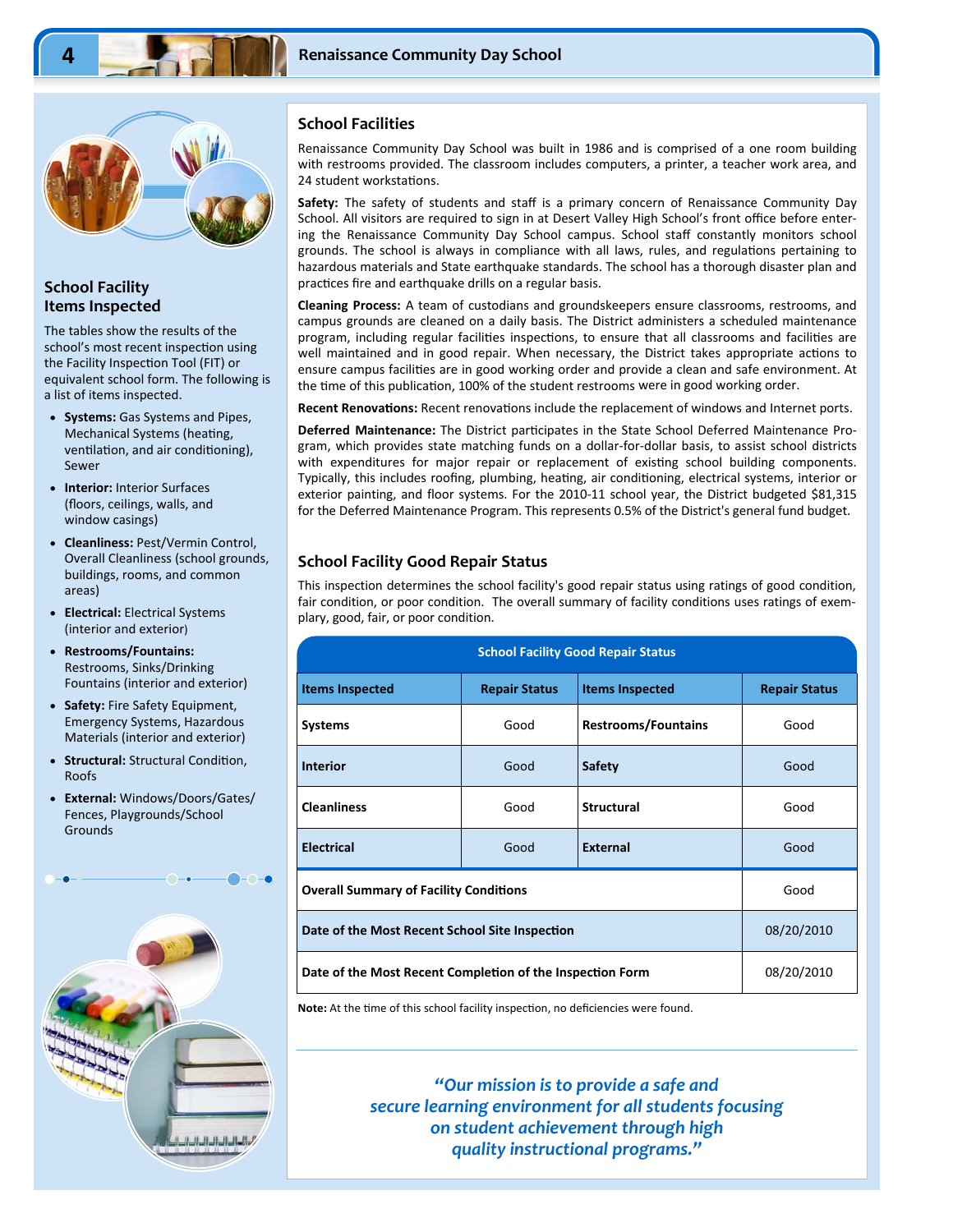## **STAR Results for All Students: Three‐Year Comparison**

The Standardized Testing and Reporting (STAR) results are reported as performance levels in order to compare student achievement to state standards. The five performance levels are: **Advanced** *(exceeds state standards)*; **Proficient** *(meets state standards)*; **Basic**; **Below Basic**; and **Far Below Basic**. Students scoring at the Proficient or Advanced level meet state standards in that content area. The tables below show the percentage of students that scored at Proficient or Advanced levels in English-language arts, mathematics, science, and history-social science.

| <b>Percentage of Students Scoring At Proficient or Advanced Levels</b> |                        |       |         |                          |       |         |            |       |         |  |
|------------------------------------------------------------------------|------------------------|-------|---------|--------------------------|-------|---------|------------|-------|---------|--|
|                                                                        | <b>Renaissance CDS</b> |       |         | <b>Brawley Union HSD</b> |       |         | California |       |         |  |
|                                                                        | 07-08                  | 08-09 | $09-10$ | 07-08                    | 08-09 | $09-10$ | 07-08      | 08-09 | $09-10$ |  |
| <b>English-Language Arts</b>                                           | 6%                     | 0%    | 20%     | 37%                      | 37%   | 39%     | 46%        | 50%   | 52%     |  |
| <b>Mathematics</b>                                                     | 0%                     | 0%    | 0%      | 16%                      | 19%   | 20%     | 43%        | 46%   | 48%     |  |
| <b>Science</b>                                                         | 0%                     | 0%    | 9%      | 33%                      | 36%   | 32%     | 46%        | 50%   | 54%     |  |
| <b>History-Social Science</b>                                          | 0%                     | 0%    | 7%      | 31%                      | 34%   | 35%     | 36%        | 41%   | 44%     |  |

**STAR Results by Student Group: English‐Language Arts, Mathematics, Science, and History‐Social Science** 

| Percentage of Students Scoring At Proficient or Advanced Levels |                                  |                    |                                           |                                   |  |  |  |  |
|-----------------------------------------------------------------|----------------------------------|--------------------|-------------------------------------------|-----------------------------------|--|--|--|--|
|                                                                 | <b>Spring 2010 Results</b>       |                    |                                           |                                   |  |  |  |  |
| Group                                                           | English-<br><b>Language Arts</b> | <b>Mathematics</b> | <b>Science</b>                            | History-<br><b>Social Science</b> |  |  |  |  |
| <b>All Students in the District</b>                             | 39%                              | 20%                | 32%                                       | 35%                               |  |  |  |  |
| All Students at the School                                      | 20%                              | 0%                 | 9%                                        | 7%                                |  |  |  |  |
| <b>Male</b>                                                     | ❖                                | ❖                  | ❖                                         | ❖                                 |  |  |  |  |
| <b>Female</b>                                                   | ❖                                | ❖                  | ❖                                         | ❖                                 |  |  |  |  |
| <b>Black or African American</b>                                | ❖                                | ❖                  | ❖                                         | ٠                                 |  |  |  |  |
| American Indian or Alaska Native                                | ❖                                | ❖                  | $\mathbf{r}^{\star}_{\mathbf{r}^{\star}}$ | ❖                                 |  |  |  |  |
| Asian                                                           | ❖                                | ❖                  | ÷                                         | ❖                                 |  |  |  |  |
| <b>Filipino</b>                                                 | ❖                                | ❖                  | ❖                                         | $\mathcal{L}_{\mathcal{C}}$       |  |  |  |  |
| <b>Hispanic or Latino</b>                                       | 20%                              | 0%                 | 9%                                        | 7%                                |  |  |  |  |
| Native Hawaiian or Pacific Islander                             | ❖                                | ❖                  | ❖                                         | ❖                                 |  |  |  |  |
| White                                                           | ❖                                | ❖                  | ❖                                         | ❖                                 |  |  |  |  |
| <b>Two or More Races</b>                                        | ❖                                | ❖                  | ❖                                         | ❖                                 |  |  |  |  |
| <b>Socioeconomically Disadvantaged</b>                          | ❖                                | ❖                  | ÷                                         | ❖                                 |  |  |  |  |
| <b>English Learners</b>                                         | ❖                                | ❖                  | ❖                                         | $\phi^*_{\mathbf{k}^*}$           |  |  |  |  |
| <b>Students with Disabilities</b>                               | ❖                                | ❖                  | ÷                                         | ❖                                 |  |  |  |  |
| <b>Students Receiving</b><br><b>Migrant Education Services</b>  | ❖                                | ❖                  | ❖                                         | ❖                                 |  |  |  |  |

 Scores are not shown when the number of students tested is 10 or less, either because the number of students tested in this category is too small for statistical accuracy or to protect student privacy.

## **Standardized Testing and Reporting Program**

The Standardized Testing and Reporting (STAR) Program consists of several key tests, including the California Standards Test (CST), California Modified Assessment (CMA), and California Alternate Performance Assessment (CAPA). The CSTs are multiple choice tests in English-language arts, mathematics, science, and historysocial science for varying grade levels. Some grade levels also participate in an essay writing test.

The CSTs are used to determine students' achievement of the California Academic Content Standards. These standards describe the knowledge and skills that students are expected to learn at each grade level and subject.

The CMA is a modified assessment for students with disabilities who have an individualized education program (IEP). It is designed to assess those students whose disabilities prevent them from achieving grade-level proficiency on an assessment of the content standards with or without accommodations.

The CAPA is an alternate assessment for students with significant cognitive disabilities who are unable to take the CST with accommodations or modifications or the CMA with accommodations.

For a complete report on all tests, participation, groups, and their scores by grade level, please visit http:// star.cde.ca.gov/. To learn more about the STAR Program, please visit the guide at www.cde.ca.gov/ta/tg/sr/ documents/starpkt5intrpts.pdf.

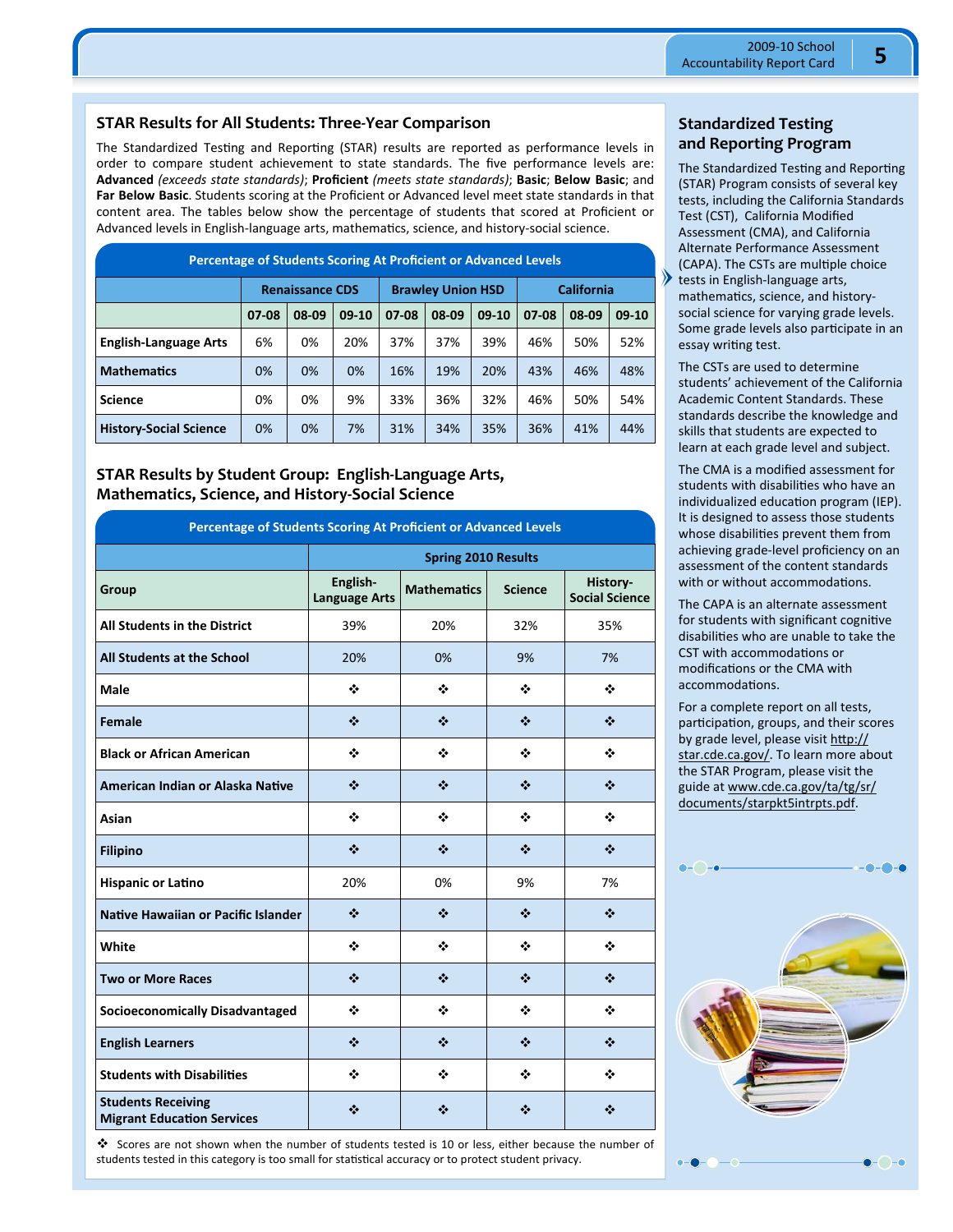# **California Physical Fitness Test**

Each spring, all students in grades 5, 7, and 9 are required to participate in the California Physical Fitness Test (PFT). The State Board of Education designated the *Fitnessgram*® as the PFT for students in California public schools. The test measures six key fitness areas:

- 1. Aerobic Capacity
- 2. Body Composition
- 3. Flexibility
- 4. Abdominal Strength and Endurance
- 5. Upper Body Strength and Endurance
- 6. Trunk Extensor Strength and Flexibility

The primary goal of the *Fitnessgram*® is to assist students in establishing lifetime habits of regular physical activity. The table shows the percentage of students meeting the fitness standards for the most recent testing period. For more detailed information on the California PFT, visit www.cde.ca.gov/ta/tg/pf/.

| <b>Percentage of Students</b><br><b>Meeting Fitness Standards</b> |  |  |  |  |  |  |
|-------------------------------------------------------------------|--|--|--|--|--|--|
| Grade 9                                                           |  |  |  |  |  |  |
| <b>Four of Six Standards</b>                                      |  |  |  |  |  |  |
| <b>Five of Six Standards</b>                                      |  |  |  |  |  |  |
| <b>Six of Six Standards</b>                                       |  |  |  |  |  |  |
| Data not available from the state at<br>the time of publication.  |  |  |  |  |  |  |



**API Testing Note: Assessment data** are reported only for numerically significant groups. To be considered 'numerically significant' for the API, the group must have either: (1) at least 50 students with valid test scores who make up at least 15% of the total valid scores, or (2) at least 100 students with valid test scores.

## **Academic Performance Index**

The Academic Performance Index (API) is an annual measure of the academic performance and progress of schools in California. The API is a score on a scale of 200 to 1,000 that reflects a school's, district's or a student group's performance level, based on the results of statewide testing. An API score of 800 is set as the statewide target.

Each annual API reporting cycle includes a Base and a Growth API. The Base API starts the reporting cycle and is released approximately a year after testing (ie. The 2009 Base is calculated from results of statewide testing in spring 2009 but is released in May 2010). The Growth API is released after the Base API but is calculated from test results from the following year (ie. The Growth API is calculated from results of statewide testing in spring 2010 and released in August 2010). Therefore, for the 2009-10 API reporting cycle, the 2009 Base indicator and 2010 Growth indicator are used.

Schools are ranked in ten categories of equal size, called deciles, from 1 (lowest) to 10 (highest) based on their API Base reports. A school's "statewide rank" compares its API to the APIs of all other schools statewide of the same type (elementary, middle, or high school). A "similar schools" API rank reflects how a school compares to 100 statistically matched similar schools.

Scores are not shown when the number of students tested is 10 or less, either because the number of students tested is too small for statistical accuracy or to protect student privacy. Therefore, no data is available for Renaissance Community Day School. To learn more about API, please visit the API information guide at www.cde.ca.gov/ta/ac/ap/documents/infoguide08.pdf and the API overview guide at www.cde.ca.gov/ta/ac/ay/documents/overview09.pdf.

## **API Growth by Student Group: 2010 Growth API Comparison**

This table displays, by student group, the 2010 Growth API at the school, district, and state level.

| API Growth by Student Group - 2010 Comparison |                           |                                    |                   |  |  |  |  |
|-----------------------------------------------|---------------------------|------------------------------------|-------------------|--|--|--|--|
|                                               | 2010 Growth API           |                                    |                   |  |  |  |  |
| <b>Group</b>                                  | Renaissance<br><b>CDS</b> | <b>Brawley</b><br><b>Union HSD</b> | <b>California</b> |  |  |  |  |
| <b>All Students</b>                           | ■                         | 704                                | 767               |  |  |  |  |
| <b>Black or African American</b>              | п                         | п                                  | 685               |  |  |  |  |
| American Indian or Alaska Native              |                           | п                                  | 728               |  |  |  |  |
| <b>Asian</b>                                  | п                         | п                                  | 889               |  |  |  |  |
| <b>Filipino</b>                               | ■                         | ■                                  | 851               |  |  |  |  |
| <b>Hispanic of Latino</b>                     | п                         | 691                                | 715               |  |  |  |  |
| Native Hawaiian or Pacific Islander           |                           | п                                  | 754               |  |  |  |  |
| White                                         | п                         | 810                                | 838               |  |  |  |  |
| <b>Two or More Races</b>                      |                           | ■                                  | 807               |  |  |  |  |
| <b>Socioeconomically Disadvantaged</b>        | ■                         | 670                                | 712               |  |  |  |  |
| <b>English Learners</b>                       | ■                         | 626                                | 691               |  |  |  |  |
| <b>Students with Disabilities</b>             | п                         | п                                  | 580               |  |  |  |  |

■ Data are reported only for numerically significant groups.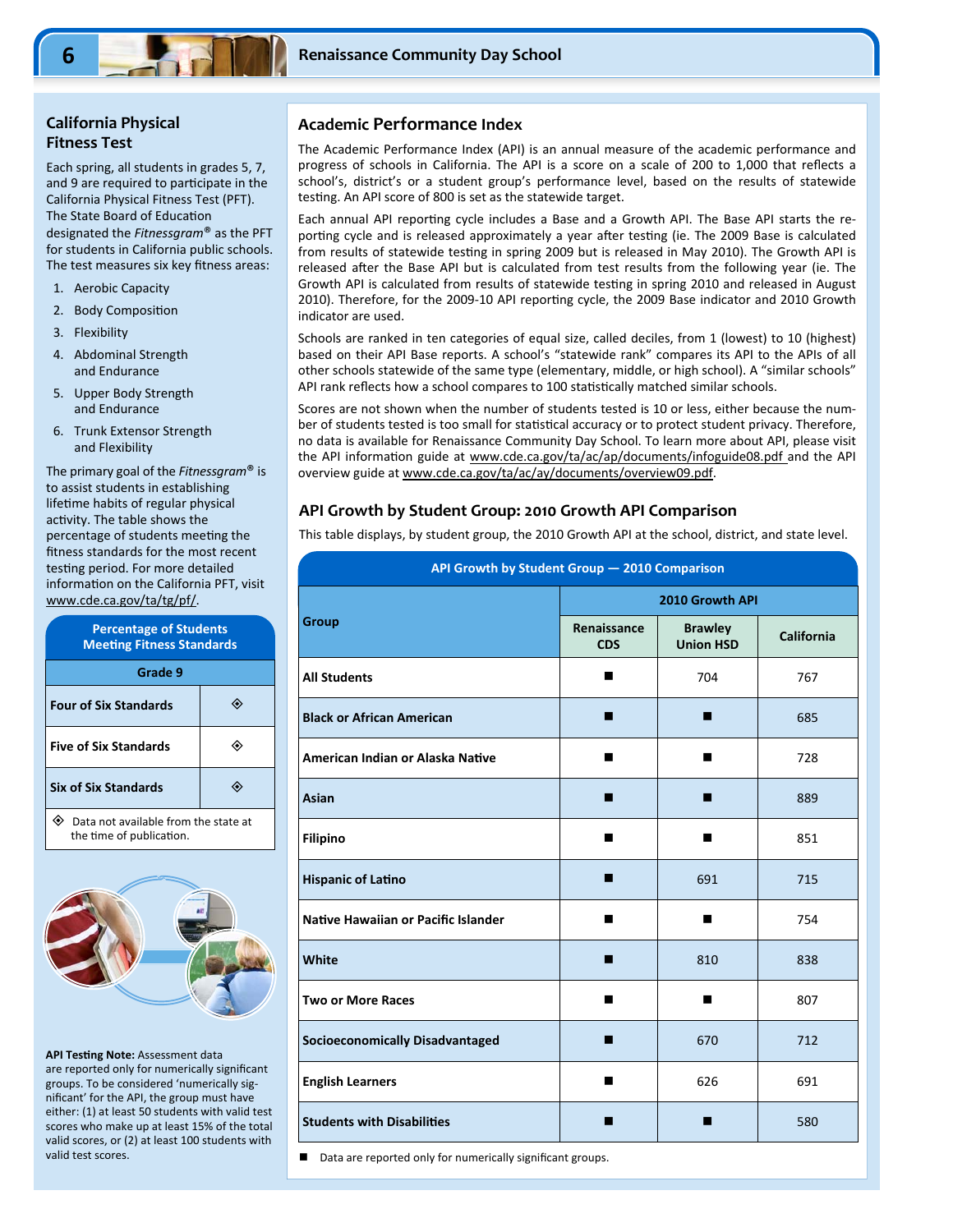## **Adequate Yearly Progress**

| <b>Adequate Yearly Progress Criteria</b> |                                  |                        |                                                        |           |  |  |  |  |
|------------------------------------------|----------------------------------|------------------------|--------------------------------------------------------|-----------|--|--|--|--|
|                                          |                                  | <b>Renaissance CDS</b> | <b>Brawley Union HSD</b>                               |           |  |  |  |  |
| <b>Met Overall AYP</b>                   |                                  | <b>Yes</b>             | No                                                     |           |  |  |  |  |
| <b>AYP Criteria</b>                      | English-<br><b>Language Arts</b> | <b>Mathematics</b>     | English-<br><b>Mathematics</b><br><b>Language Arts</b> |           |  |  |  |  |
| <b>Participation Rate</b>                | Yes                              | Yes                    | Yes                                                    | Yes       |  |  |  |  |
| <b>Percent Proficient</b>                | <b>Yes</b>                       | Yes                    | <b>No</b>                                              | <b>No</b> |  |  |  |  |
| API                                      |                                  | ◈                      | <b>Yes</b>                                             |           |  |  |  |  |
| <b>Graduation Rate</b>                   |                                  | ◈                      | <b>No</b>                                              |           |  |  |  |  |

 $\diamondsuit$  Information not available.

### **Federal Intervention Program**

Schools and districts that receive Title I funding can enter Program Improvement (PI) if they fail to meet AYP over two consecutive years in the same content area (English-language arts or mathematics) or on the same indicator (API or graduation rate). With each additional year they don't meet AYP, they advance to the next level of intervention. This table displays the 2010-11 Program Improvement status for the school and district. For more information, visit www.cde.ca.gov/ta/ac/ay/.

|                                                       | <b>Federal Intervention Program</b><br><b>Renaissance CDS</b><br>Not In PI<br>In PI<br>✧<br>2010-2011<br>✧<br>Year 1<br>1 |                          |  |  |  |
|-------------------------------------------------------|---------------------------------------------------------------------------------------------------------------------------|--------------------------|--|--|--|
|                                                       |                                                                                                                           | <b>Brawley Union HSD</b> |  |  |  |
| <b>Program Improvement Status</b>                     |                                                                                                                           |                          |  |  |  |
| <b>First Year of Program Improvement</b>              |                                                                                                                           |                          |  |  |  |
| Year in Program Improvement                           |                                                                                                                           |                          |  |  |  |
|                                                       | Number of Schools Identified for Program Improvement                                                                      |                          |  |  |  |
| Percent of Schools Identified for Program Improvement |                                                                                                                           | 33.3%                    |  |  |  |

Not applicable.

## **Graduates and Dropouts**

This table displays the graduation and one-year dropout rates for the most recent three-year period for which data is available.

| <b>Graduate and Dropout Rates</b> |                        |       |       |       |                          |       |       |                   |       |  |
|-----------------------------------|------------------------|-------|-------|-------|--------------------------|-------|-------|-------------------|-------|--|
|                                   | <b>Renaissance CDS</b> |       |       |       | <b>Brawley Union HSD</b> |       |       | <b>California</b> |       |  |
|                                   | 06-07                  | 07-08 | 08-09 | 06-07 | $07-08$                  | 08-09 | 06-07 | $07-08$           | 08-09 |  |
| Graduation<br>Rate                | 93%                    | 81%   | ◈     | 93.4% | 81.0%                    | 81.3% | 80.6% | 80.2%             | 78.4% |  |
| 1-year<br><b>Dropout Rate</b>     | 12%                    | 10%   | ◈     | 2.9%  | 4.1%                     | 2.5%  | 4.4%  | 3.9%              | 4.5%  |  |

 $\diamondsuit$  Information not available.

## **Adequate Yearly Progress**

The No Child Left Behind (NCLB) Act requires that all schools and districts meet Adequate Yearly Progress (AYP) requirements. To meet these standards, California public schools and districts must meet or exceed criteria in four target areas:

- 1. Participation rate on statewide assessments in English-language arts and mathematics
- 2. Percentage of students scoring proficient on statewide assessments in English-language arts and mathematics
- 3. API scores

 $\bullet$  - $\bigcirc$  -a

4. Graduation rate for high schools

The table displays whether or not the school and district made AYP overall and met each of the AYP criteria for 2009-10. For more information, visit www.cde.ca.gov/ta/ac/ay/.

*"Brawley Union High School sets a high priority upon ensuring that sufficient and current textbooks and materials are available to support the school's instructional program."* 

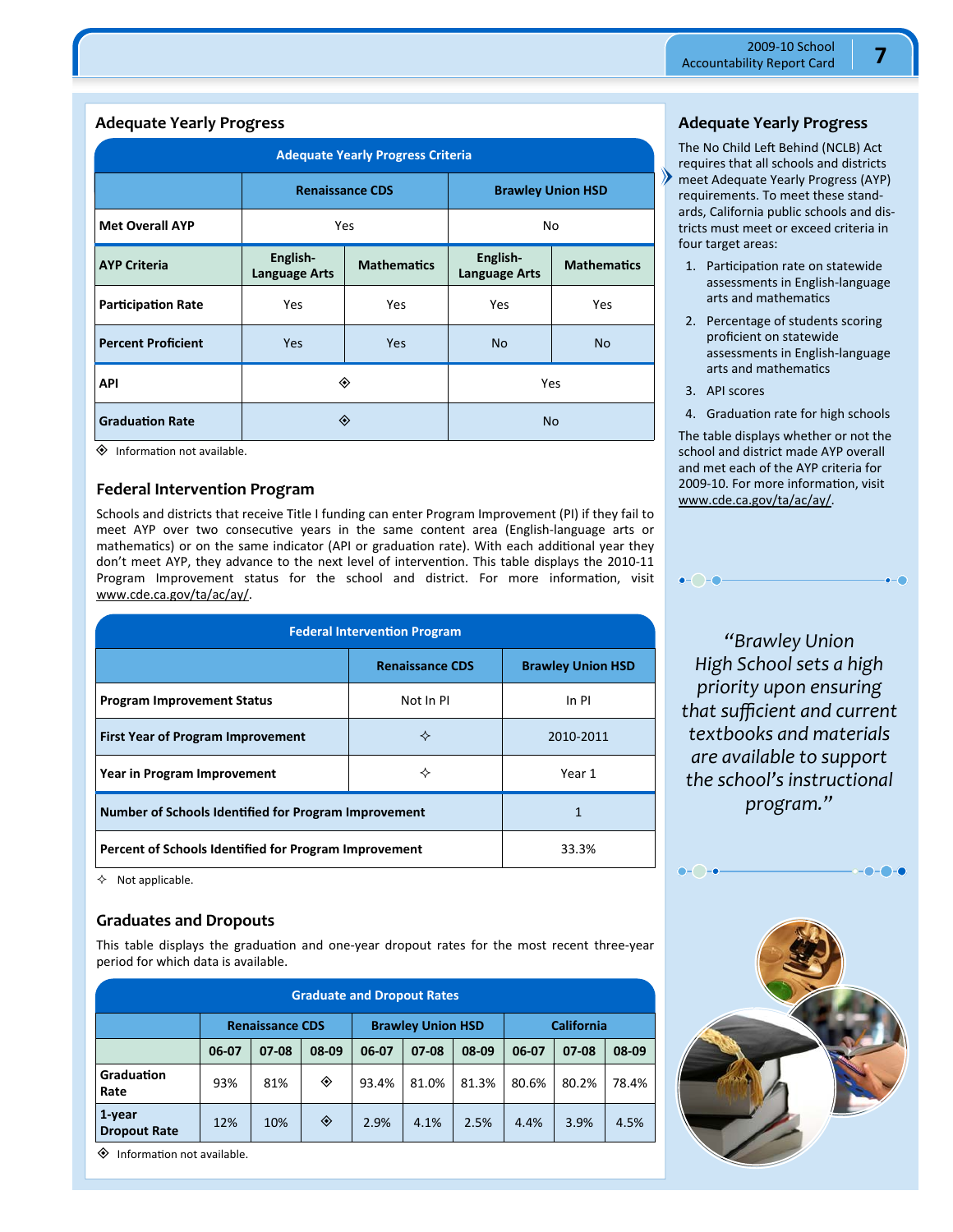## **California High School Exit Exam Results**

The California High School Exit Exam (CAHSEE) is primarily used as a graduation requirement in California, but the grade 10 results of this exam are also used to determine AYP for high schools as required by the federal NCLB law. The CAHSEE has an Englishlanguage arts section and a math section and, for purposes of calculating AYP, three performance levels were set: Advanced, Proficient, and Not Proficient. Please note the score a student must achieve to be considered Proficient is different than the passing score for the graduation requirement. The table displays the percentage of students scoring at Proficient or Advanced levels for the most recent three-year period.



# **Academic Counselors and School Support Staff**

This table displays information about academic counselors and support staff at the school and their full-time equivalent (FTE).



## **California High School Exit Exam Results**

|                          | Percentage of Students Scoring At Proficient or Advanced Levels |                              |         |                    |       |         |  |  |
|--------------------------|-----------------------------------------------------------------|------------------------------|---------|--------------------|-------|---------|--|--|
|                          |                                                                 | <b>English-Language Arts</b> |         | <b>Mathematics</b> |       |         |  |  |
|                          | $07-08$                                                         | 08-09                        | $09-10$ | 07-08              | 08-09 | $09-10$ |  |  |
| <b>Renaissance CDS</b>   | ❖                                                               | ❖                            | ❖       | ❖                  | ❖     | ❖       |  |  |
| <b>Brawley Union HSD</b> | 47%                                                             | 47%                          | 50%     | 44%                | 44%   | 47%     |  |  |
| <b>California</b>        | 53%                                                             | 53%                          | 54%     | 51%                | 51%   | 53%     |  |  |

 Scores are not shown when the number of students tested is 10 or less, either because the number of students tested in this category is too small for statistical accuracy or to protect student privacy.

## **District CAHSEE Results: English‐Language Arts and Mathematics**

This table displays the percentage of students, by subject, achieving at each performance level in English-language arts and mathematics for the most recent testing period for the district. Scores are not shown when the number of students tested is 10 or less, either because the number of students tested is too small for statistical accuracy or to protect student privacy. Therefore, no data is available for Renaissance Community Day School.

| Percentage of Students Achieving at Each Performance Level |                                                        |     |     |  |  |
|------------------------------------------------------------|--------------------------------------------------------|-----|-----|--|--|
| <b>All Students in the District</b>                        |                                                        |     |     |  |  |
|                                                            | <b>Not Proficient</b><br>Proficient<br><b>Advanced</b> |     |     |  |  |
| <b>English-Language Arts</b>                               | 52%                                                    | 24% | 24% |  |  |
| <b>Mathematics</b>                                         | 54%                                                    | 32% | 14% |  |  |

## **Academic Counselors and School Support Staff**

| <b>Academic Counselors and School Support Staff</b>        |                      |  |
|------------------------------------------------------------|----------------------|--|
| <b>Academic Counselors</b>                                 | <b>FTE and Ratio</b> |  |
| <b>Number of Academic Counselors (FTE)</b>                 | 0.0                  |  |
| <b>Ratio of Students Per Academic Counselor</b>            | ✧                    |  |
| <b>Support Staff</b>                                       | <b>FTE</b>           |  |
| <b>Counselor (Social Behavioral or Career Development)</b> | 0.0                  |  |
| Library Media Teacher (Librarian)                          | 0.0                  |  |
| Library Media Services Staff (Paraprofessional)            | 0.0                  |  |
| Psychologist                                               | 0.0                  |  |
| <b>Social Worker</b>                                       | 0.0                  |  |
| <b>Nurse</b>                                               | 0.0                  |  |
| Speech/Language/Hearing Specialist                         | 0.0                  |  |
| <b>Resource Specialist (non-teaching)</b>                  | 0.0                  |  |
| Other                                                      | 0.0                  |  |
| Not applicable.<br>✧                                       |                      |  |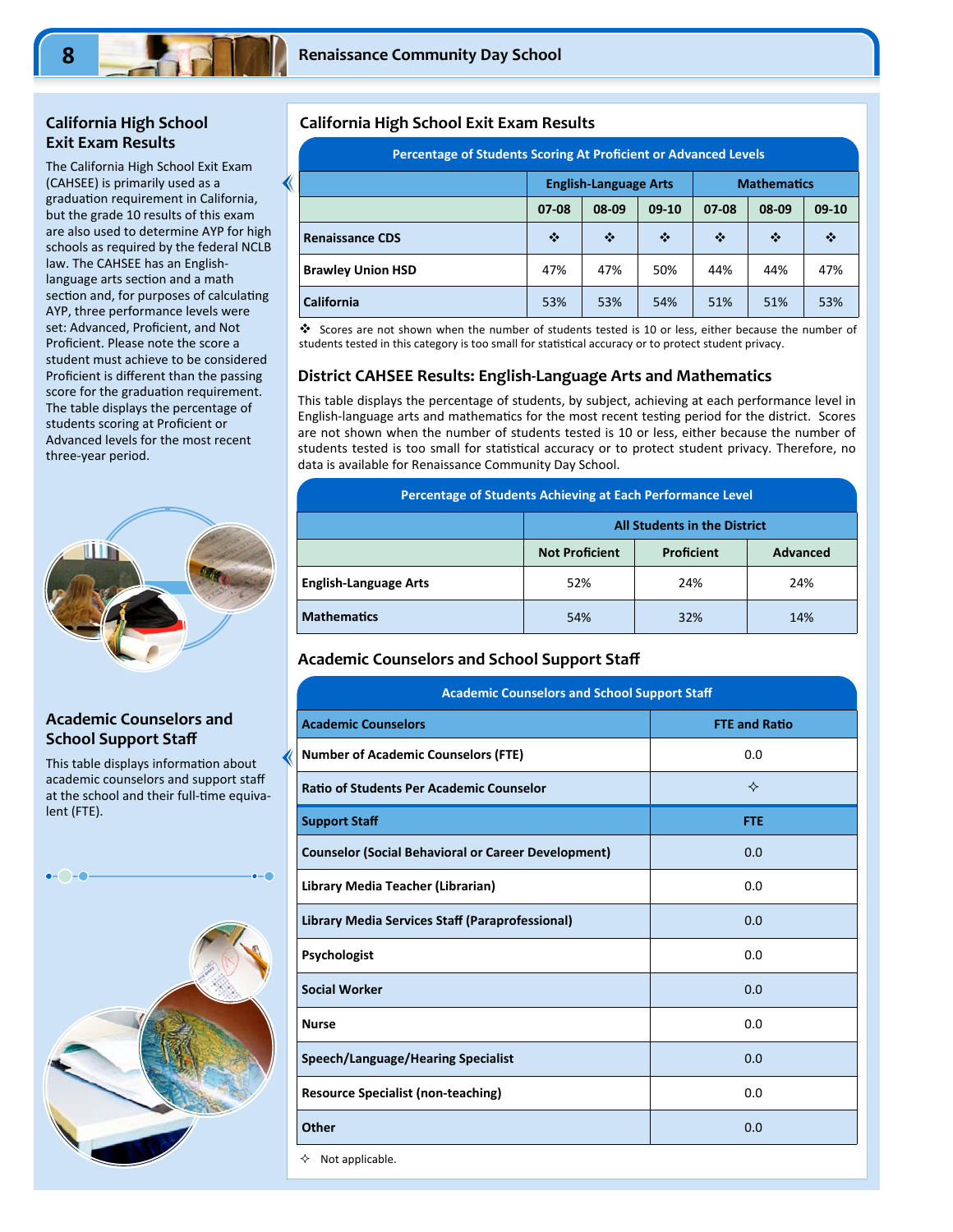## **Completion of High School Graduation Requirements**

This table shows the percentage of students (that began the 2009-10 school year in the 12th grade) who met all state and local graduation requirements for receiving a high school diploma including having passed both the English-language arts and mathematics portions of the CAHSEE or received a local waiver or state exemption. Please note state results are not available. For more information, please visit www.cde.ca.gov/ta/tg/hs.

| <b>Completion of High School Graduation Requirements</b> |                                                    |     |  |
|----------------------------------------------------------|----------------------------------------------------|-----|--|
|                                                          | <b>Graduating Class of 2010</b>                    |     |  |
| Group                                                    | <b>Renaissance CDS</b><br><b>Brawley Union HSD</b> |     |  |
| <b>All Students</b>                                      | ❖                                                  | 88% |  |
| <b>Black or African American</b>                         | ❖                                                  | 90% |  |
| American Indian or Alaska Native                         | ❖                                                  | ❖   |  |
| Asian                                                    | ❖                                                  | ❖   |  |
| <b>Filipino</b>                                          | ❖                                                  | ❖   |  |
| <b>Hispanic or Latino</b>                                | ❖                                                  | 87% |  |
| Native Hawaiian or Pacific Islander                      | ❖                                                  | ٠   |  |
| White                                                    | ❖                                                  | 94% |  |
| <b>Two or More Races</b>                                 | ❖                                                  | ❖   |  |
| <b>Socioeconomically Disadvantaged</b>                   | ❖                                                  | 86% |  |
| <b>English Learners</b>                                  | ❖                                                  | 70% |  |
| <b>Students with Disabilities</b>                        | ❖                                                  | 79% |  |

 Scores are not shown when the number of students tested is 10 or less, either because the number of students tested in this category is too small for statistical accuracy or to protect student privacy.

#### **Course Enrollment for UC/CSU Admission**

The table displays two measures related to the school's courses that are required for University of California (UC) and/or California State University (CSU) admission for the most recent year for which data is available. For more detailed information, please visit http://dq.cde.ca.gov/ dataquest/.

| University of California and California State University Admission                        |       |  |
|-------------------------------------------------------------------------------------------|-------|--|
|                                                                                           | 08-09 |  |
| <b>Percentage of Students Enrolled in Courses</b><br><b>Required for UC/CSU Admission</b> | ◈     |  |
| Percentage of Graduates Who Completed All Courses Required<br>for UC/CSU Admission        | ◈     |  |

 $\diamondsuit$  Information not available.

## **Courses Required for UC/CSU Admission**

**University of California:** Admission requirements for the University of California (UC) follow guidelines set forth in the Master Plan, which requires that the top one-eighth of the state's high school graduates, as well as those transfer students who have successfully completed specified college work, be eligible for admission to the UC.



# **Courses Required for UC/CSU Admission**

*<u>Continued</u>* from left

These requirements are designed to ensure that all eligible students are adequately prepared for Universitylevel work.

For more information on general admissions requirements, please visit the University of California Web site at www.universityofcalifornia.edu/ admissions/general.html.

**California State University:** Admission requirements for the California State University (CSU) use three factors to determine eligibility. They are: specific high school courses; grades in specified courses and test scores; and graduation from high school. Some campuses have higher standards for particular majors or students who live outside the local campus area. Because of the number of students who apply, a few campuses have higher standards (supplementary admission criteria) for all applicants. Most CSU campuses utilize local admission guarantee policies for students who graduate or transfer from high schools and colleges that are historically served by a CSU campus in that region.

For general admissions requirements, please visit the California State University Web site at www.calstate. edu/ admission.



*ConƟnued on sidebar*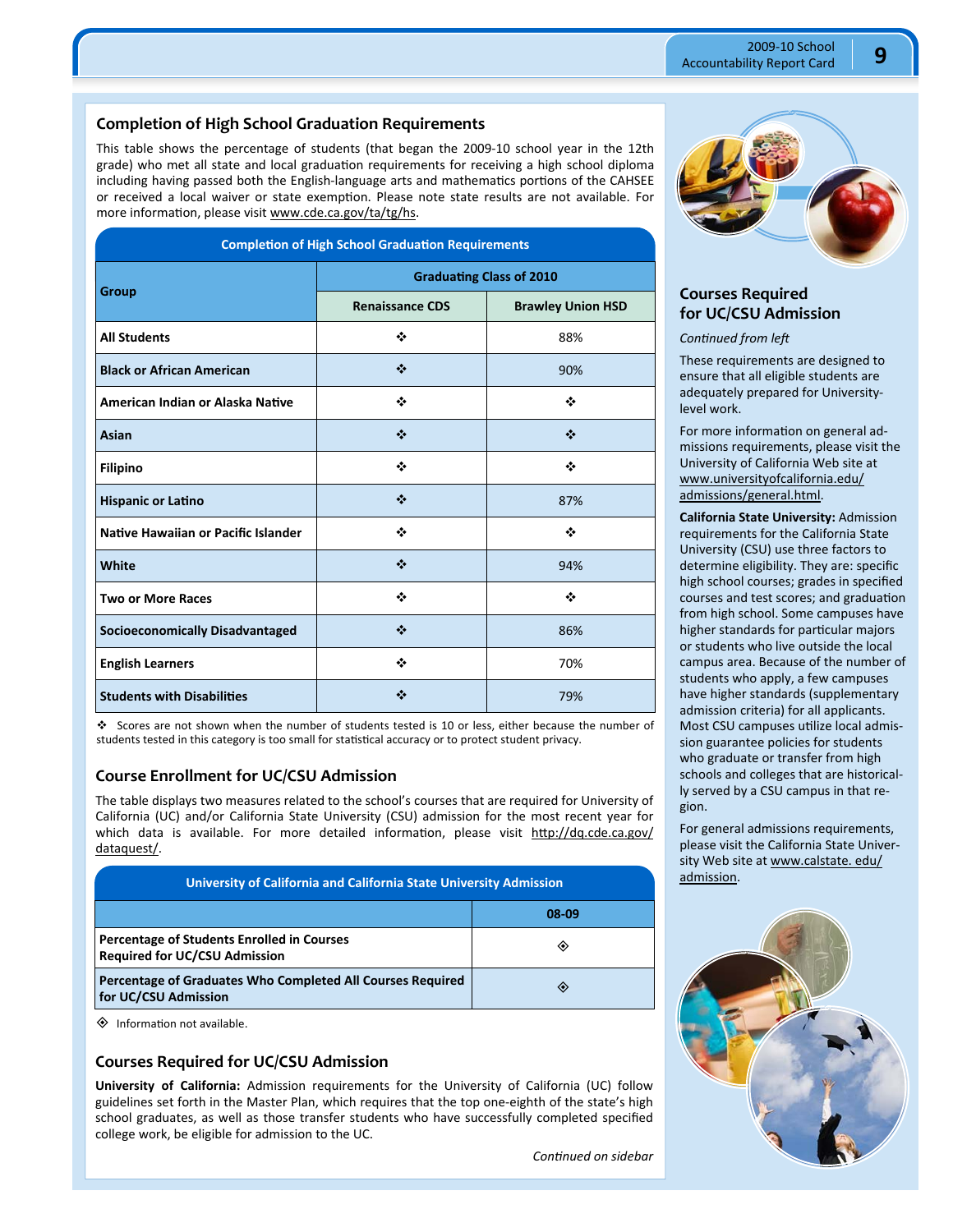

## **Suspensions and Expulsions**

This table shows the rate of suspensions and expulsions (the total number of incidents divided by the school's total enrollment) for the most recent three-year period.

| <b>Suspension Rate</b> |                          |       |  |  |
|------------------------|--------------------------|-------|--|--|
|                        | <b>Renaissance CDS</b>   |       |  |  |
| 07-08                  | 08-09                    | 09-10 |  |  |
| 0.400                  | 0.765                    | 0.071 |  |  |
|                        | <b>Brawley Union HSD</b> |       |  |  |
| 07-08                  | 08-09                    | 09-10 |  |  |
| 0.286                  | 0.218                    | 0.254 |  |  |
| <b>Expulsion Rate</b>  |                          |       |  |  |
|                        |                          |       |  |  |
|                        | <b>Renaissance CDS</b>   |       |  |  |
| 07-08                  | 08-09                    | 09-10 |  |  |
| 0.000                  | 0.000                    | 0.000 |  |  |
|                        | <b>Brawley Union HSD</b> |       |  |  |
| 07-08                  | 08-09                    | 09-10 |  |  |

# **Career Technical Education Participation**

This table displays information about participation in the school's Career Technical Education (CTE) programs.  $\rightarrow$  Not applicable.

## **Career Technical Education Programs**

Career Path preparation begins in elementary school, where students are introduced to careers through guest speakers, field trips, job shadowing, work based activities, and career days which focus on the five Brawley Union High School career pathways.

Ninth graders are provided the opportunity to enroll in Introduction to Computers, where they learn Internet career research through Career Locker and produce their first resume. Through tenth grade advisement, students select their initial career pathway and complete a second career-interest inventory. Students may select from a total of 21 career pathway classes (including ROP programs) in the industry sector such as: Agriculture and Natural Resources, Arts and Communications, Information Technology, Health Science and Medical Technology, Education Child Development and Family Services, Marketing and Sales, Building Trades and Construction, and Manufacturing and Product Development.

Capstone career path courses focus on internships which are offered through the Brawley Union High School internship program, Imperial Valley Regional Occupational Program (IVROP) internship, Brawley Union High School work experience, Special Education WorkAbility, Imperial County Work Force Investment Act training, Migrant Education work experience, and Cal-SAFE.

BUHSD offers several CTE courses to its student population. The following courses are offered at BUHS:

- Animal Science
- Plant Science
- Medical Terminology
- Graphic Arts
- **Marketing**
- Drafting
- Introduction to Agriculture
- Environmental Agriculture
- Advanced Computerized Applications
- Parenting
- Pre-School
- Developmental Psychology
- Electronics

In conjunction with CTE courses, BUHSD offers nine Regional Occupation Program (ROP) programs that are offered through the BUHS District and comprise a significant component of the Career Technical Education program. The ROP programs focus on the internship aspect of career preparation and are open to students who are 16 years and older and also to adults. BUHS District offers the following ROP programs:

- ROP Graphic Arts
- ROP Stage and Theatre
- ROP Nursing
- ROP Landscape
- ROP Office Occupations
- ROP General Construction
- ROP Welding
- ROP Careers with Children
- ROP Retail Trades

BUHSD's CTE Advisory Committee is compromised of shareholders including: BUHSD Superintendent, Principal, Deputy Principal, Director of Special Education, Career Specialist, CTE Teachers, Counselors, Students, Parents, Imperial Valley Regional Occupational Program Superintendent and Staff, Community Business Partners, Workforce Investment Board, WIB Director, and the Imperial Valley Regional Occupational Advisory Committee.

The primary representative of the District's Career Technical Education Advisory Committee is Brenda Haley who can be reached at (760) 312-6077.

## **Career Technical Education Participation**

| <b>Career Technical Education Data</b>                                                                                      |                       |  |
|-----------------------------------------------------------------------------------------------------------------------------|-----------------------|--|
|                                                                                                                             | 2009-10 Participation |  |
| <b>Number of Pupils Participating in CTE</b>                                                                                | 0                     |  |
| Percentage of Pupils Who Complete a CTE Program and<br>Earn a High School Diploma                                           | ✧                     |  |
| Percentage of CTE Courses That Are Sequenced or Articulated<br>Between a School and Institutions of Postsecondary Education |                       |  |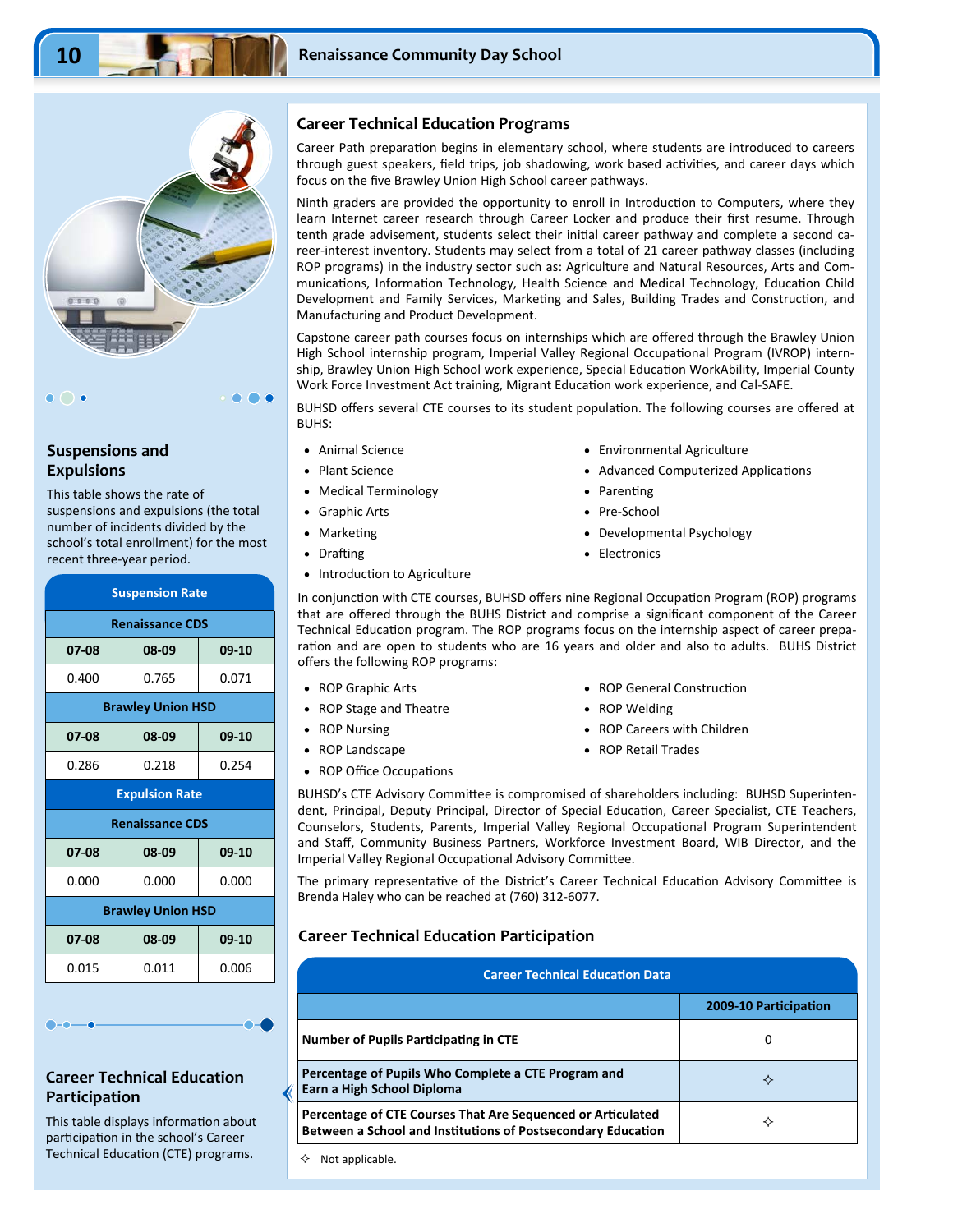## **Teacher Qualifications**

| <b>Teacher Credential Information</b>              |         |       |             |         |
|----------------------------------------------------|---------|-------|-------------|---------|
| <b>Brawley Union HSD</b><br><b>Renaissance CDS</b> |         |       |             |         |
| <b>Teachers</b>                                    | $09-10$ | 07-08 | 08-09       | $09-10$ |
| <b>With Full Credential</b>                        | 79      | 0     | 1           | 1       |
| <b>Without Full Credential</b>                     | 3       | 1     | $\mathbf 0$ |         |
| <b>Teaching Outside Subject Area of Competence</b> | 0       | 1     |             |         |

### **Teacher Misassignments and Vacant Teacher Positions**

This table displays the number of teacher misassignments (teachers assigned without proper legal authorization) and the number of vacant teacher positions (not filled by a single designated teacher assigned to teach the entire course at the beginning of the school year or semester). Please note: Total teacher misassignments includes the number of misassignments of teachers of English Learners.

| <b>Teacher Misassignments and Vacant Teacher Positions</b> |          |         |           |
|------------------------------------------------------------|----------|---------|-----------|
| <b>Renaissance CDS</b>                                     |          |         |           |
|                                                            | 08-09    | $09-10$ | $10 - 11$ |
| <b>Teacher Misassignments of English Learners</b>          | 0        | 0       | 0         |
| <b>Total Teacher Misassignments</b>                        | $\Omega$ | 0       |           |
| <b>Vacant Teacher Positions</b>                            | O        | 0       |           |

## **No Child Left Behind Compliant Teachers**

NCLB requires that all teachers of core academic subject areas be "highly qualified." In general, for a teacher to be considered highly qualified, they must have a bachelor's degree, an appropriate California teaching credential, and have demonstrated competence for each core subject he or she teaches. The table displays data regarding NCLB compliant teachers from the 2009-10 school year. For more information on teacher qualifications related to NCLB, please visit www.cde.ca.gov/nclb/sr/tq.

| <b>No Child Left Behind Compliant Teachers</b> |                                                                                                              |       |  |  |
|------------------------------------------------|--------------------------------------------------------------------------------------------------------------|-------|--|--|
|                                                | <b>Percent of Classes in Core Academic Subjects</b>                                                          |       |  |  |
|                                                | <b>Taught by NCLB</b><br><b>Taught by Non-NCLB</b><br><b>Compliant Teachers</b><br><b>Compliant Teachers</b> |       |  |  |
| <b>Renaissance CDS</b>                         | 25.0%                                                                                                        | 75.0% |  |  |
| <b>All Schools in District</b>                 | 96.8%                                                                                                        | 3.2%  |  |  |
| <b>High-Poverty Schools in District</b>        | 25.0%                                                                                                        | 75.0% |  |  |
| <b>Low-Poverty Schools in District</b>         | ✧                                                                                                            | ✧     |  |  |

**NCLB Note:** High-poverty schools are defined as those schools with student participation of approximately 75% or more in the free and reduced priced meals program. Low-poverty schools are those with student participation of approximately 25% or less in the free and reduced priced meals program.  $\lozenge$  Not applicable.

## **Teacher Qualifications**

This table shows information about teacher credentials and teacher qualifications. More information can be found by visiting http:// data1.cde.ca.gov/dataquest/.



*"Through a rigorous standards‐based curriculum that emphasizes relevance and technology, our vision is to challenge and empower all students to graduate prepared for their post‐ secondary plans with the ultimate goal of becoming productive citizens in a global economic society."* 

# **Advanced Placement Courses**

No information is available for Renaissance Community Day School regarding advanced placement (AP) courses offered.